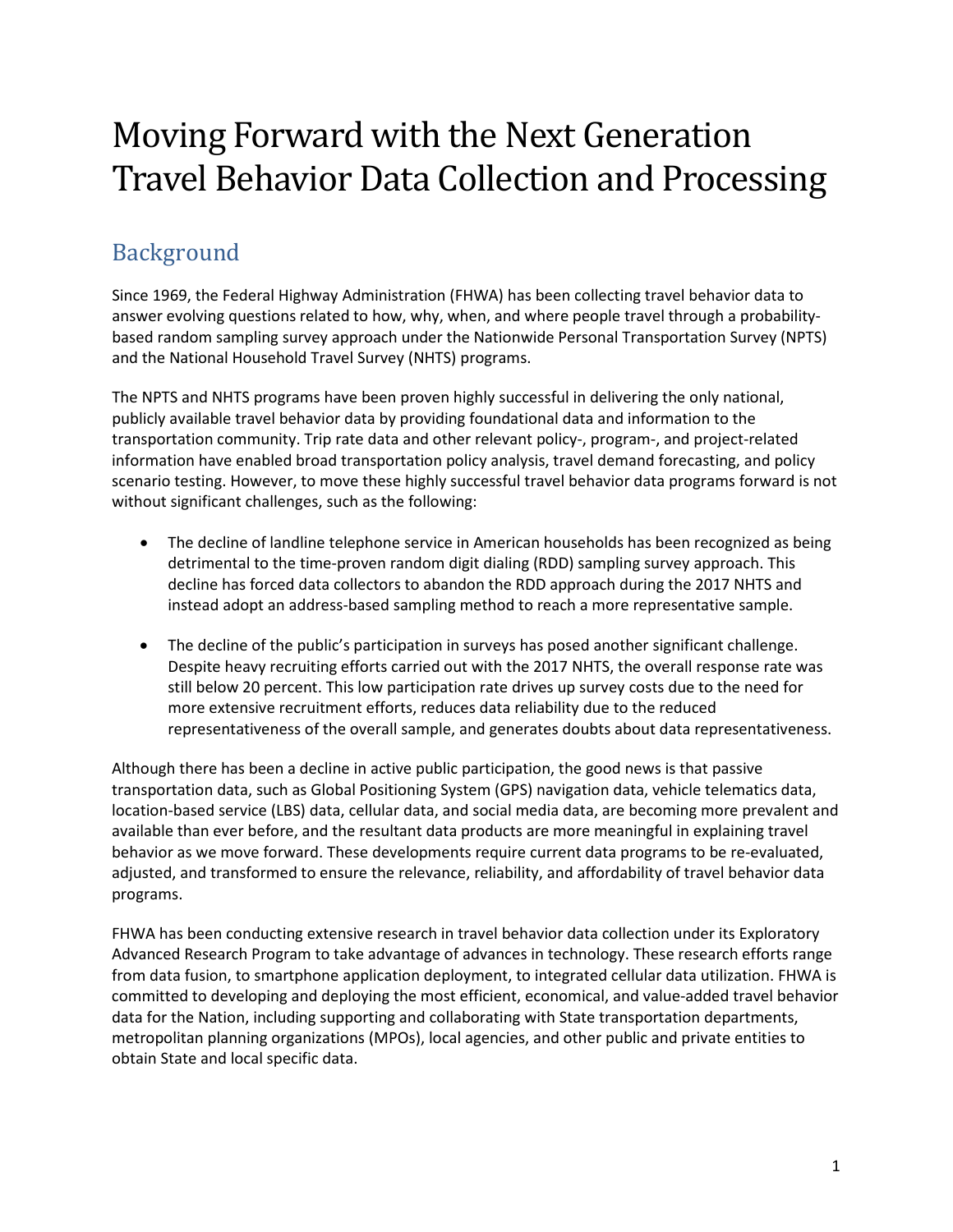Given the challenges and opportunities in collecting travel behavior data, FHWA is launching the Next Generation Travel Behavior Data Initiative to establish a continuous travel monitoring program that will provide annual national and local data. The work plan for the next 5 yr is to gather and publish annual national travel behavior data and offer opportunities for States, MPOs, and other entities to obtain agency-specific data.

# **Objectives**

The objectives of the Next Generation Travel Behavior Data Initiative are as follows:

- 1) Establish the Next Generation Travel Behavior Data program to collect, process, estimate, and report national, state and local travel behavior data on an annual basis.
- 2) Enable and facilitate State transportation departments, MPOs, and other entities' participation in the new data gathering program with high efficiency and great flexibility.

# Deliverables

The Next Generation Travel Behavior Data Initiative will produce the following three major components of travel behavior data and information:

- **Component 1**: National travel behavior data.
- **Component 2**: National origin-destination (OD) data.
- **Component 3**: State and local data.

FHWA will be financially responsible for data collected and compiled under the framework of components 1 and 2. Component 3 will provide agency-specific data for State transportation departments, MPOs, and other entities participating in a pooled fund effort. Each component is described in further detail in the following subsections.

#### *Component 1: National Travel Behavior Data*

At the national level, the Next Generation Travel Behavior Data Initiative will continue to provide key travel behavior data of the existing NHTS Program as well as data on new and emerging travel trends, such as travel provided by transportation network companies. Such data, including trip-level records, weights, and summaries will be provided annually. As a start, the following data and information will be provided:

- **Average trip rate data**: Average trip rate data include the following:
	- o Daily person trip rate.
	- o Daily vehicle trip rate.
	- o Average person trip length (both distance and time).
	- o Average vehicle trip length (both distance and time).
- **Average trip rate data by trip purpose:** Trip purpose may include work, work-related business, shopping, school, social and recreational, family/person errands, and other. There is the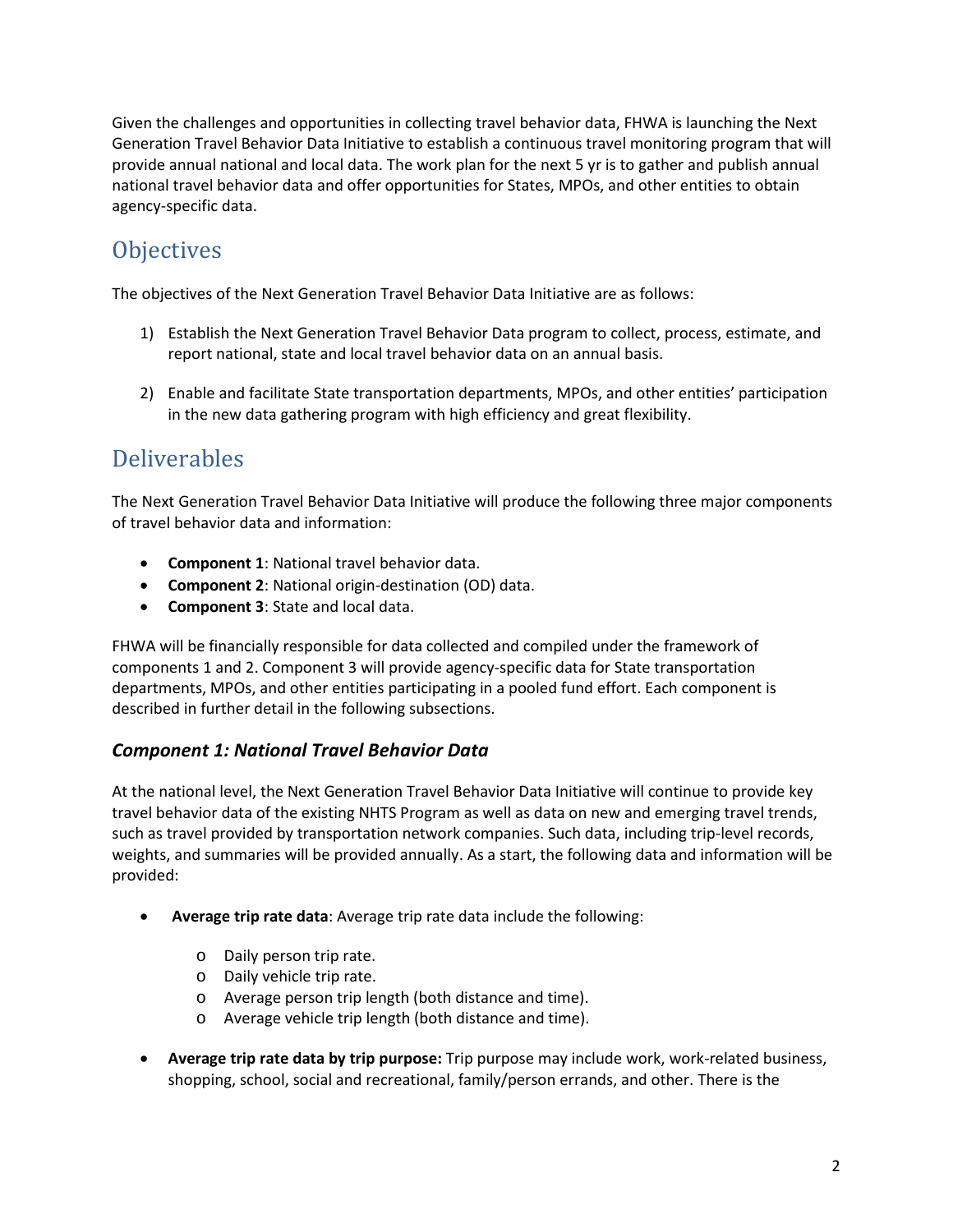possibility that these may be reduced to fewer categories. Further analysis will be performed for final data dimension. Examples of average trip rate data by trip purpose include the following:

- o Daily person trip rate.
- o Daily vehicle trip rate.
- o Average person trip length (both distance and time).
- o Average vehicle trip length (both distance and time).
- **Person trip modal share**: Travel modes may include private vehicle, transit, taxi, other for-hire transport (e.g., transportation network companies), walk, bicycle, and others. The final data dimension will be determined after further analysis, with the potential for some modes being combined into fewer categories. Mode share data will include details regarding the following:
	- o The proportion of modes used.
	- o Mode use by time of day, travel distance, and time spent traveling by each mode.
- **Person trip modal share by trip purpose**: Travel modes may include private vehicle, transit, taxi, other for-hire transport (e.g., transportation network companies), walk, bicycle, and others. Trip purpose may include work and work-related business, shopping, and other. The final data dimensions will be determined after further analysis, with the potential for some modes and purposes being combined into fewer categories, and are anticipated to include details regarding the following:
	- o The proportion of modes used stratified by trip purpose.
	- o Mode use by time of day, travel distance, and time spent traveling by each mode stratified by trip purpose.
- **Average trip rate data by gender:** Average trip rate data by gender (i.e., male and female) include the following:
	- o Daily person trip rate.
	- o Daily vehicle trip rate.
	- o Average person trip length (by distance and time).
	- o Average vehicle trip length (by distance and time).
- **Average trip rate data by income:** Average trip rate data by income may be based on Census income groupings, with a final stratification being determined after further analysis. These data include the following:
	- o Daily person trip rate.
	- o Daily vehicle trip rate.
	- o Average person trip length (by distance and time).
	- o Average vehicle trip length (by distance and time).
- **Average trip rate data by age group:** Specific age groups may include under 16, 16–24, 25–64, and 66+. The final stratification will be determined after further analysis. These data include the following:
	- o Daily person trip rate.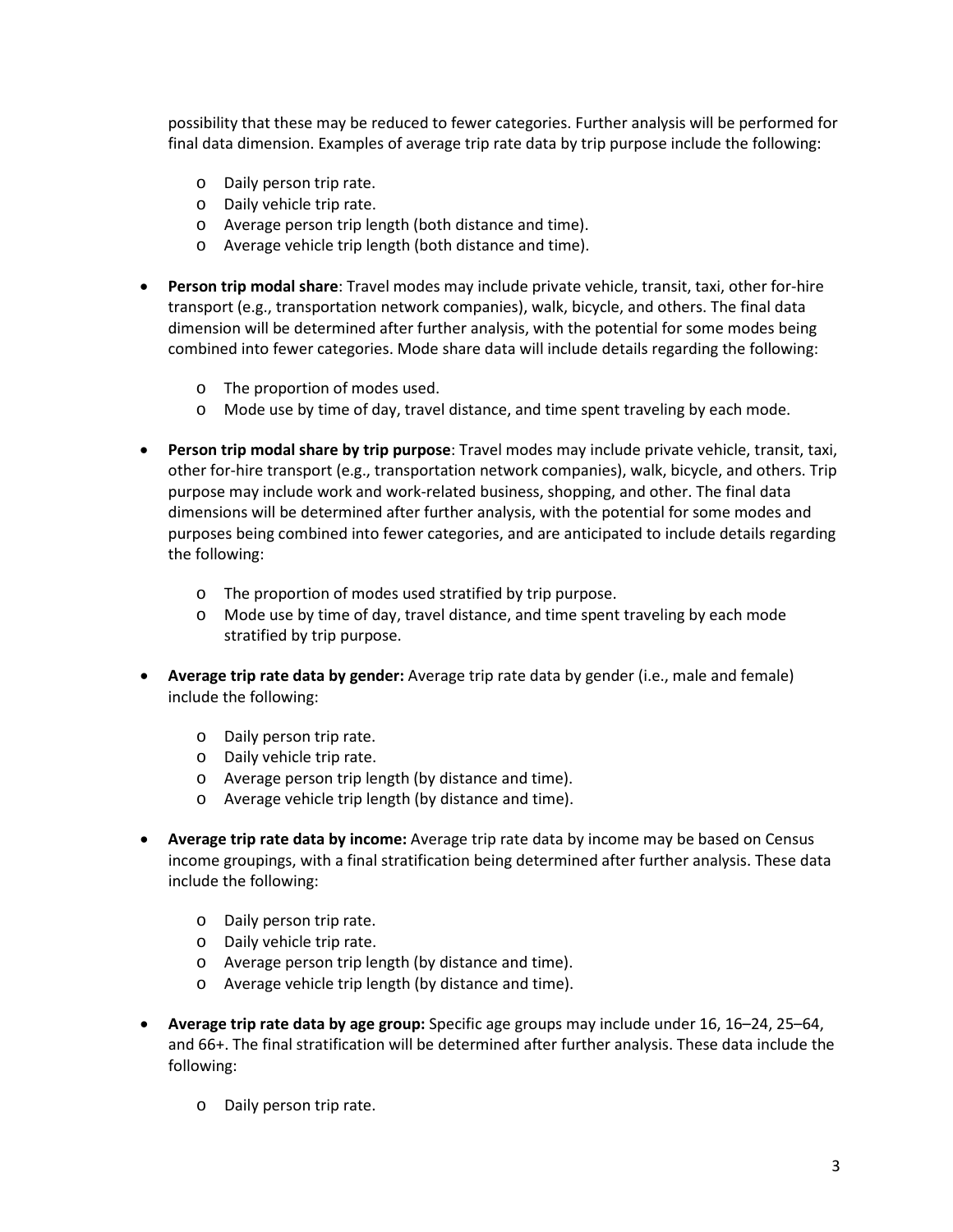- o Daily vehicle trip rate.
- o Average person trip length (by distance and time).
- o Average vehicle trip length (by distance and time).
- **Average trip rate data by age group and gender:** Specific age groups may include under 16, 16–24, 25–64, and 66+. The final stratification will be determined pending after analysis. These data include the following:
	- o Daily person trip rate.
	- o Daily vehicle trip rate.
	- o Average person trip length (by distance and time).
	- o Average vehicle trip length (by distance and time).
- **Average trip rate data by time of day:** Trip departure and arrival time will be aggregated to 5-, 15-, 30-, or 60-min time slices, with the final aggregation being determined after further analysis. These may be further stratified by trip purpose and travel mode, which will also be determined after further analysis. These data include the following:
	- o Person trips.
	- o Vehicle trips.
- **National trip rates by urban and rural dimensions**: National trip rates by urban and rural dimensions include the following:
	- o Person trips.
	- o Vehicle trips.

#### *Component 2: National OD Data*

This component will provide annual OD data (i.e., cumulative number of trips for an entire calendar year) at the metropolitan statistical area (MSA) and remainder of State levels by travel mode and trip purpose. The data should cover both inter-zonal and intra-zonal trips. Additional details about each are as follows:

- **MSA and remainder of State geography**: OD data will provide details about national travel in relation to the two geographic units of MSA and remainder of State levels, which are defined as follows:
	- o MSA delineation will be per the current White House Office of Management and Budget standard and per the U.S. Census Bureau's most current data publication relevant to the year during which the data tabulations are produced.
	- o For a multi-state MSA, each State shall be considered as a separate MSA zone. For example, the Chicago–Naperville–Elgin, Illinois–Indiana–Wisconsin MSA shall be separated out as follows: (1) Chicago–Naperville–Elgin\_Ilinois, (2) Chicago–Naperville– Elgin\_Indiana, and (3) Chicago–Naperville–Elgin\_Wisconsin.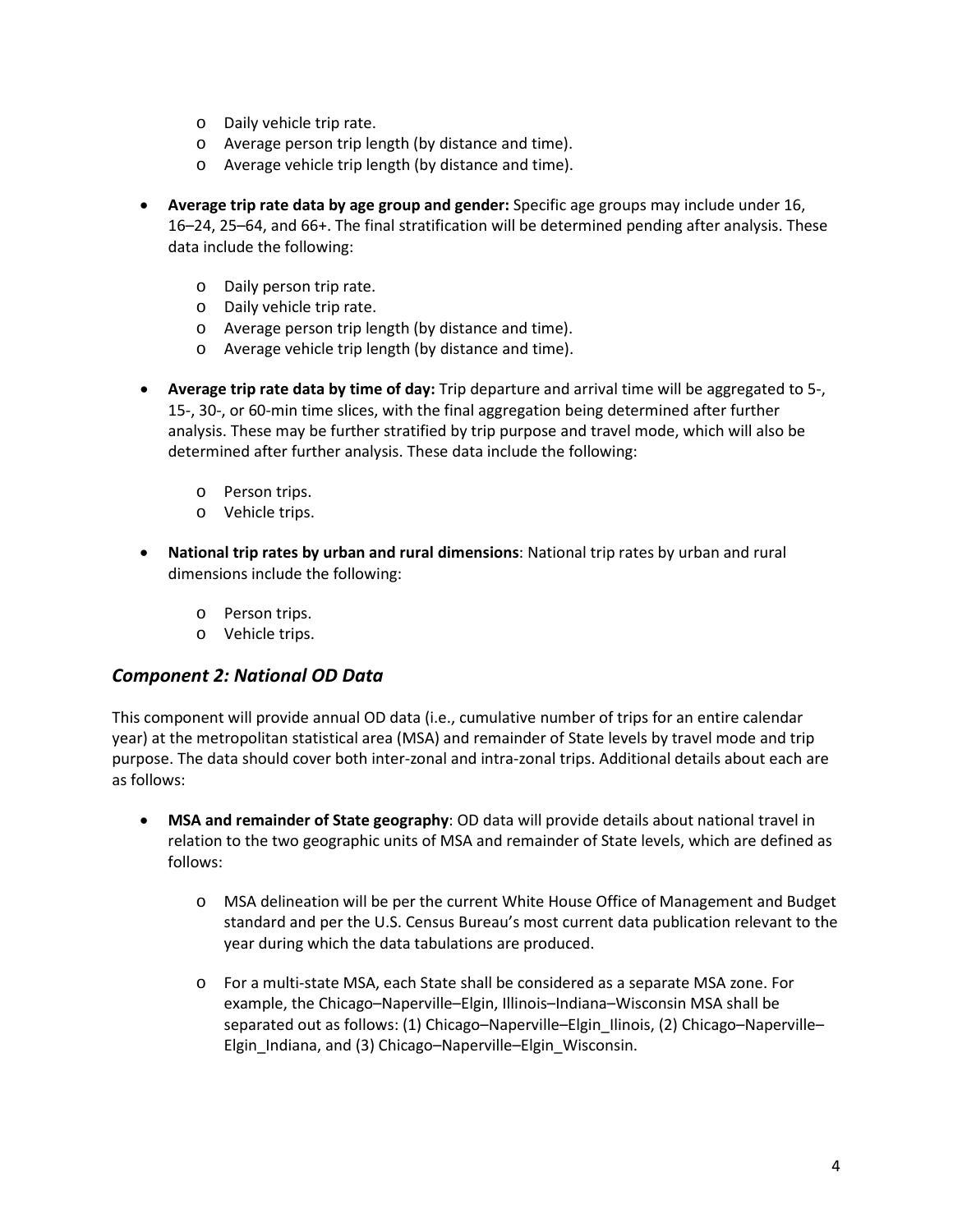- o For any given State, all areas not in MSAs will be defined as "remainder of State." Additionally, a State without an MSA designation shall also be treated as "remainder of State."
- **Travel modes:** Travel modes include the following:
	- o Automobile.
	- o Bus.
	- o Rail.
	- o Air.
- **Travel purpose**: Travel purpose includes at a minimum work and non-work. Final trip purpose groupings will be determined after further analysis.

#### *Component 3: State and Local Data*

This component is reserved for participating State transportation departments, MPOs, and other entities to obtain agency-specific data under the framework of Component 1 and Component 2 in the pooled fund program.

FHWA will be financially responsible for Components 1 and 2. For Component 3, participating agencies can purchase additional survey samples and/or more detailed passive data. For example, an agency may desire the geographic resolution to be extended to the traffic analysis zone level for OD information. Sample size can be enhanced in a specific geography, and local specific questions can also be asked. Agencies can tailor participation based on their data needs (with participation time periods linked to annual data products).

Organizations and agencies can also participate in this pooled fund program without executing any actual local data procurements but desire to be kept informed with the latest developments and have an opportunity to contribute to the design decisions. The pooled fund effort plans to have annual workshops and periodic webinars for information sharing and learning opportunities. Agencies can increase their participation to purchase additional data on an annual basis.

Participants in the pooled fund program will benefit from at least the following aspects:

- Having the opportunity to shape the new Next Generation Travel Behavior Data Program and being a part of big data transformation in the travel behavior field.
- Obtaining next generation travel behavior data at the State and local levels that can be applied to transportation modeling, planning, policy, and other areas.
- Gaining nationally consistent data so that data controls and comparisons can be efficiently enabled.
- Accessing the latest data and information, enabling participating agencies and organizations to keep up with the state of practice.
- Gaining centralized technical and peer support in data applications.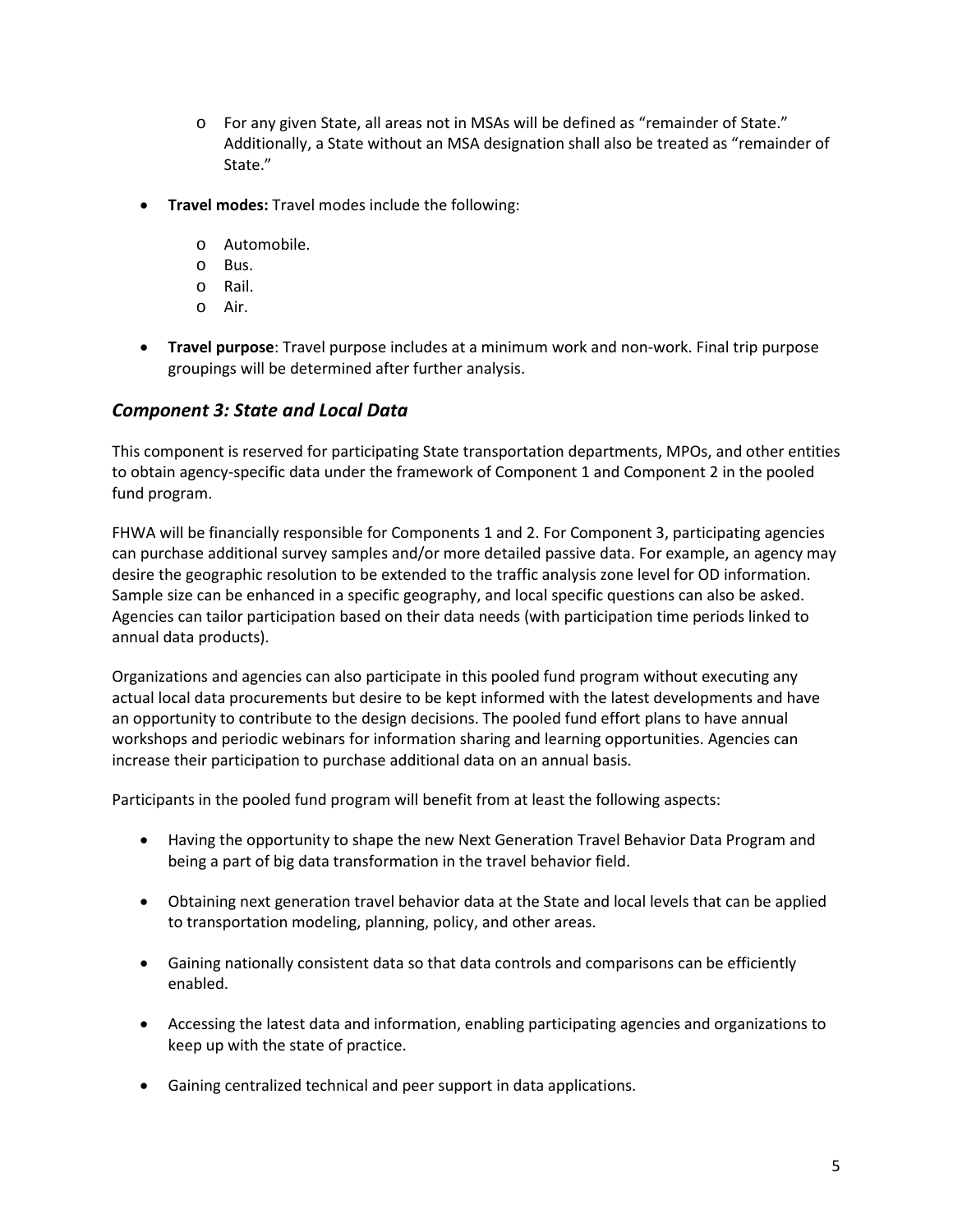- Lowering the cost of data acquisition compared to individual procurements thanks to the economies of scale of the pooled fund program.
- Having no or minimum contracting or oversight hassles (i.e., contractors will be coordinated centrally).

### Potential Processes and Procedures

The following processes and procedures are for the sole purpose of illustrating FHWA's Office of Highway Policy Information's understanding of potential approaches to accomplish this initiative's objectives. They should not be interpreted as approaches or methods that must be used by a contractor or as being endorsed by FHWA. Contractor deliverables are performance-based deliverables and are provided in the subsequent Performance Standards section. Potential processes and procedures as understood by FHWA's Office of Highway Policy Information include the following:

- A completely random national sample shall be established for surveying core behavior data items covering all distance travel. It is expected that these core data will be used as the control and complement other data such as passive data.
- Passive data, such as GPS navigation data, vehicle telematics data, LBS data, cellular data, and social media data, as well as appropriate census data can be integrated into the core survey data. The integrated data shall enhance and improve both the survey data and passive data to derive deliverable data and information, including OD, travel mode, trip purpose, and time of day.
- Micro-scale OD data are attainable through proper data dimensions. For example, by collapsing trip purposes, empty cells associated with OD matrices should become fewer.
- FHWA will be financially responsible for components 1 and 2 and provide the data (as specified) to agencies and the public. States, MPOs, and other entities can acquire additional data through this pooled fund initiative under component 3 or through independent means to acquire more locally suited data. The national data provided by FHWA can serve as a control and benchmarks for States and MPOs. States and MPOs can join and leave the program in 1-yr increments.
- Multi-year procurement and multiple award packages will be released from the pooled fund program, which may engage one or more contractors or contractor teams to provide travel behavior data to FHWA and participating agencies. Separate efforts may also be procured to support, check, and validate the data and work.

### Performance Standards

Deliverables shall be in conformity with at least the following national controls:

• American Community Survey population and population related data for the data year delivered.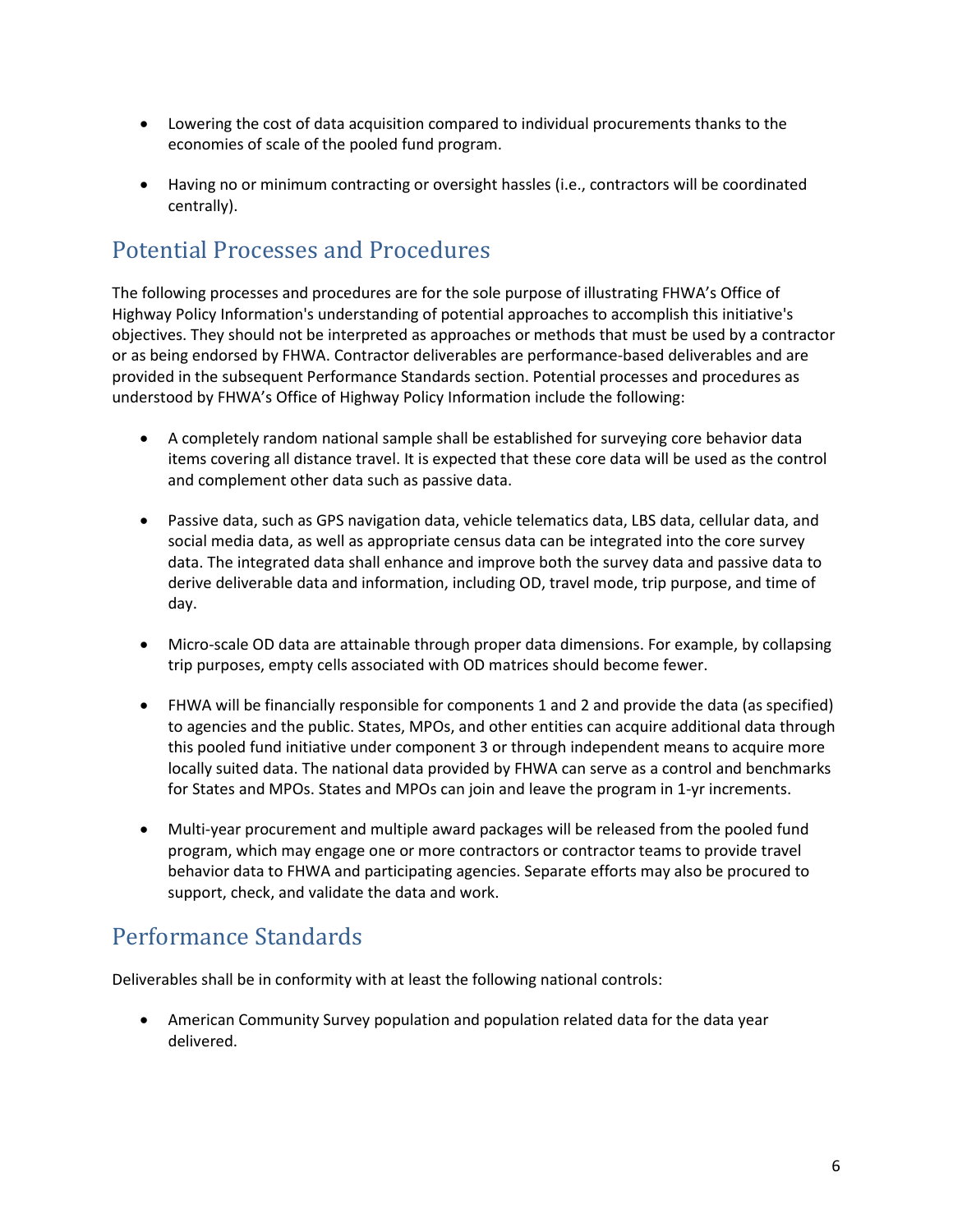- Total transit trips for all urban areas and rural areas (in combination and separately) in conformance with the Federal Transit Administration's National Transit Database data after converting all trips to linked trips.
- Air trips conforming to the Airline Origin and Destination Survey Data and the T-100 data. (Keep in mind that airport locations may not be the same as appropriate OD locations.)
- Data for vehicle-miles traveled for the entire Nation conforming to trending information presented with FHWA's Highway Performance Monitoring System data.
- Sufficiently transparent methods and approaches used for information and data derivation from passive data to enable both the public and public agency staff to understand and make sound judgments on strengths, weaknesses, and issues such processes may have on the final data.
- Documentation offering scientific and statistical rational where a reader can be reasonably assured that such methods and approaches are technically sound and reasonable.
- Core sample survey data that are reasonably in conformance with the OD data derived from passive data after expanding with the national population at the national geographical level and individual partner geographic resolution.

### **Comments**

Other details include the following:

- The project duration is 5 yr.
- Participation for agencies and organizations that will acquire local data under component 3 will require each participant to pay between \$25,000 and \$2.5 million per specification per year. (The exact amount of contribution will be determined based on the degree of customization and sample size collected.)
- Participation for agencies and organizations that will not acquire any local data under component 3 will require each participant to pay \$5,000 per year.
- All States, MPOs, local agencies, private organizations, and businesses are welcome to participate.
- FHWA expects to receive approval for State planning and research (SP&R) fund match waivers for State transportation departments and MPOs.

# Contact Information

Wenjing Pu 202-366-5024 [Wenjing.Pu@dot.gov](mailto:Wenjing.Pu@dot.gov) FHWA Office of Highway Policy Information